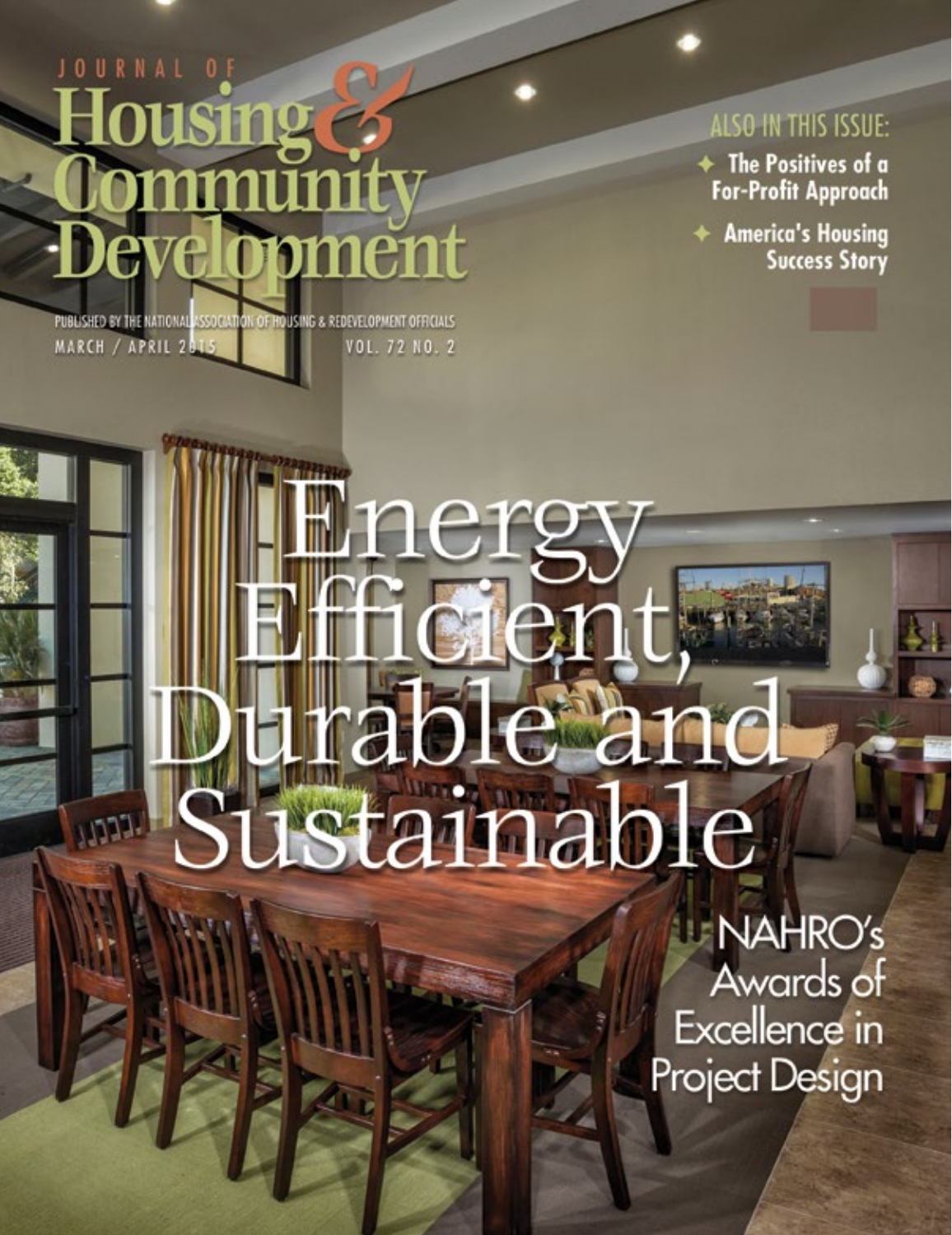# OPINION **COMMENT**



#### BY STACY SPANN, EXECUTIVE DIRECTOR, HOUSING OPPORTUNITIES COMMISSION OF MONTGOMERY COUNTY (MD.)

## Abstract

**Public housing programs**<br>are seeing their funding<br>drastically cut as a result<br>of sequestration. The Housing are seeing their funding drastically cut as a result Opportunities Commission of Montgomery County (HOC) in Maryland, however, is developing a suite of innovative financing

methods that include partnering with private

capital, bundling bonds in new ways. The result is a "for-profit" approach that seeks to build longterm economic sustainability and growth, while still serving the



*Published by National Association of Housing and Redevelopment Officials Washington, D.C.*

#### **PUBLISHER/CEO**

Saul N. Ramirez, Jr.

**EDITOR** Sylvia Gimenez

**ASSISTANT EDITOR**

Emily Pasi

#### **DESIGN & PRODUCTION**

Wilson-Pirk Advertising Inc. Washington, DC 20016 202.425.4697

#### **ADVERTISING REPRESENTATIVE**

The Townsend Group, Inc. 2 Wisconsin Circle, Suite 900 Chevy Chase, MD 20815 301.215.6710 Fax: 301.215.7704

#### **NAHRO HEADQUARTERS**

630 Eye Street, N.W. Washington, DC 20001-3736 202.289.3500 Toll Free: 877.866.2476 Fax: 202.289.8181 Web site: www.nahro.org E-mail: nahro@nahro.org

All manuscripts and editorial information should be sent to the Journal of Housing & Community Development, NAHRO, 630 Eye Street, N.W., Washington, DC 20001-3736. Publication in Journal of Housing & Community Development does not constitute an endorsement of any product, service, or material referred to, nor does the publication of an advertisement represent an endorsement by the NAHRO Officials or the Journal of Housing & Community Development. All articles represent the viewpoints of the authors and are not necessarily those of the magazine or publisher. Letters to the editor will be published at the discretion of the editor.

Copies of the Journal of Housing & Community Development are available in 16mm microfilm, 35mm microfilm, 105mm microfiche, and issue and article copies through University of Microfilms International (UMI), 300 North Zeeb Road, Ann Arbor, MI 48106-1346; 313/761-4700.

Journal of Housing & Community Development (ISSN 1534-648X) is published bi-monthly (January, March, May, July, September, and November, with Buyer's Guide published in May) by the National Association of Housing and Redevelopment Officials, 630 Eye Street, N.W., Washington, DC 20001-3736. The annual subscription cost for members of NAHRO is \$25, which is included in membership dues. Nonmember subscription: \$45 per year. Single copy: \$7.50. Periodicals postage paid at Washington, D.C., and additional mailing offices.

POSTMASTER: Send address corrections or changes to the Journal of Housing & Community Development, NAHRO, 630 Eye Street, N.W., Washington, DC 20001-3736. Entire contents ©2015 by the National Association of Housing and Redevelopment Officials. All rights reserved. Reproduction in whole or in part by permission only.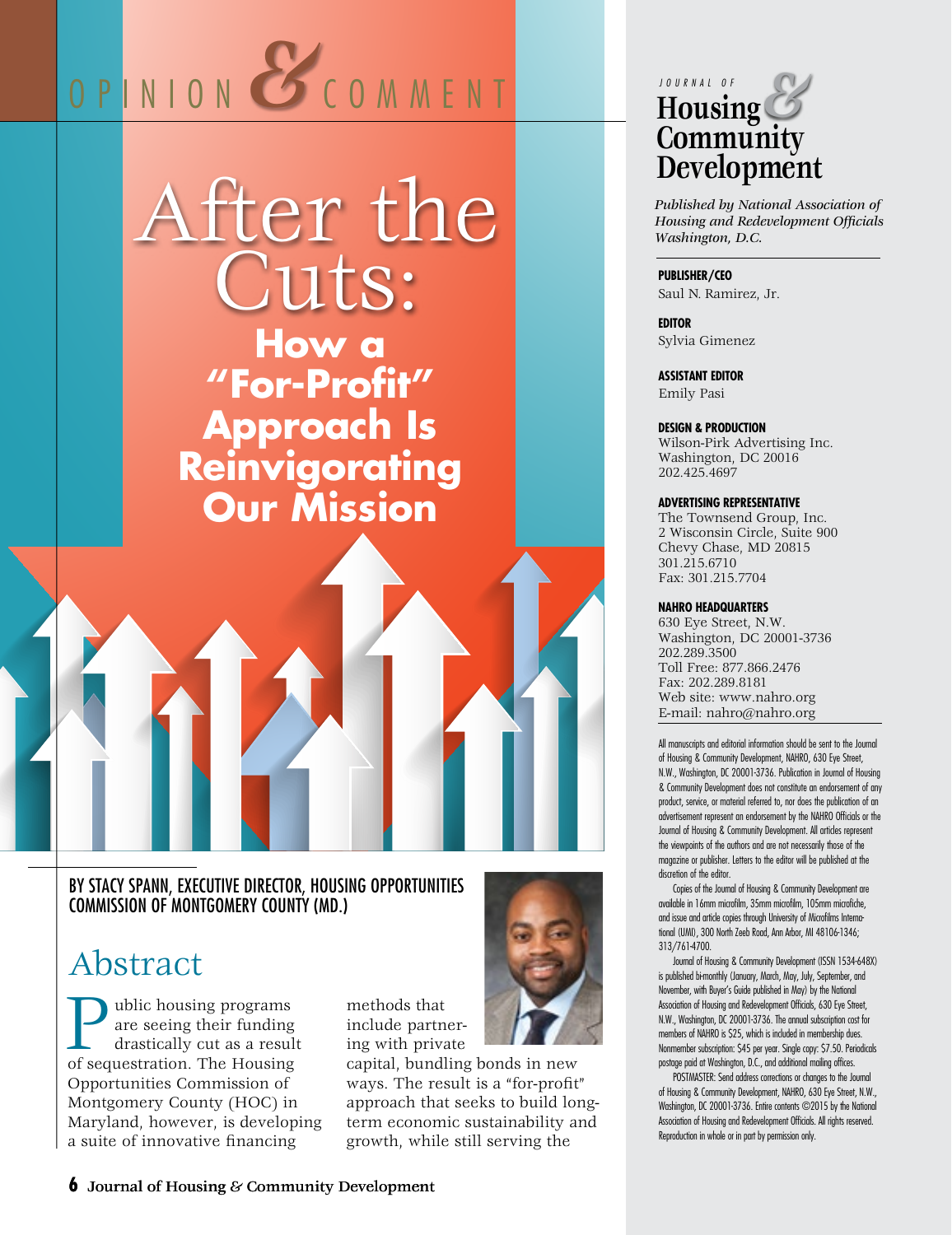

mission of ending generational poverty by providing high-quality housing to those who need it most.

## Introduction

I in the spring of 2013, publi<br>housing authorities (PHAs<br>with massive budget cuts as a n the spring of 2013, public housing authorities (PHAs) across the country were hit result of sequestration, the automatic and sweeping budget cuts that resulted from the federal government being unable to pass a budget two years earlier. The Center for Budget and Policy Priorities estimates that the hit to PHAs around the country was close to \$1 billion, which left many PHAs unable to release turnover vouchers, and resulted in approximately 70,000 low-income families falling off the

Housing Choice Voucher program nationwide. In Maryland, where the Housing Opportunities Commission of Montgomery County is located, we've seen about 1,666 families losing their voucher, about a 4 percent reduction.1

While the worst of the cuts is essentially over, additional funding for non-defense discretionary spending is expected to only climb by 2.3 percent between 2014 and 2023, far below the annual spending growth rate of 5.6 percent that these programs

1 *Sequestration's Toll: 70,000 Fewer Low-Income Families Have Housing Vouchers*, Center for Budget and Policy Priorities. [http://](http://www.offthechartsblog.org/sequestrations-toll-70000-fewer-low-income-families-have-housing-vouchers/) [www.offthechartsblog.org/sequestrations-toll-](http://www.offthechartsblog.org/sequestrations-toll-70000-fewer-low-income-families-have-housing-vouchers/)[70000-fewer-low-income-families-have-housing](http://www.offthechartsblog.org/sequestrations-toll-70000-fewer-low-income-families-have-housing-vouchers/)[vouchers/](http://www.offthechartsblog.org/sequestrations-toll-70000-fewer-low-income-families-have-housing-vouchers/). February 26, 2014. Last accessed December 10, 2014.





#### **www.nelrod.com**

have seen in the past 15 years.<sup>2</sup>

And in Montgomery County, Maryland, the HOC's jurisdiction, we face some additional challenges—and some advantages—that other jurisdictions may not face. First, our county is a suburb of our nation's capital, and many of our residents either work in high levels of the federal government, or in sectors that support the federal government. As a result, we have a higher median household income and home values than most areas; Montgomery County is, in fact, one of the wealthiest counties in the country.3

2 [en.wikipedia.org/wiki/Budget\\_sequestration\\_](http://en.wikipedia.org/wiki/Budget_sequestration_in_2013) [in\\_2013](http://en.wikipedia.org/wiki/Budget_sequestration_in_2013). Last accessed December 10, 2014.

3 [en.wikipedia.org/wiki/List\\_of\\_highest-income\\_](http://en.wikipedia.org/wiki/List_of_highest-income_counties_in_the_United_States) counties in the United States. Last accessed December 10, 2014.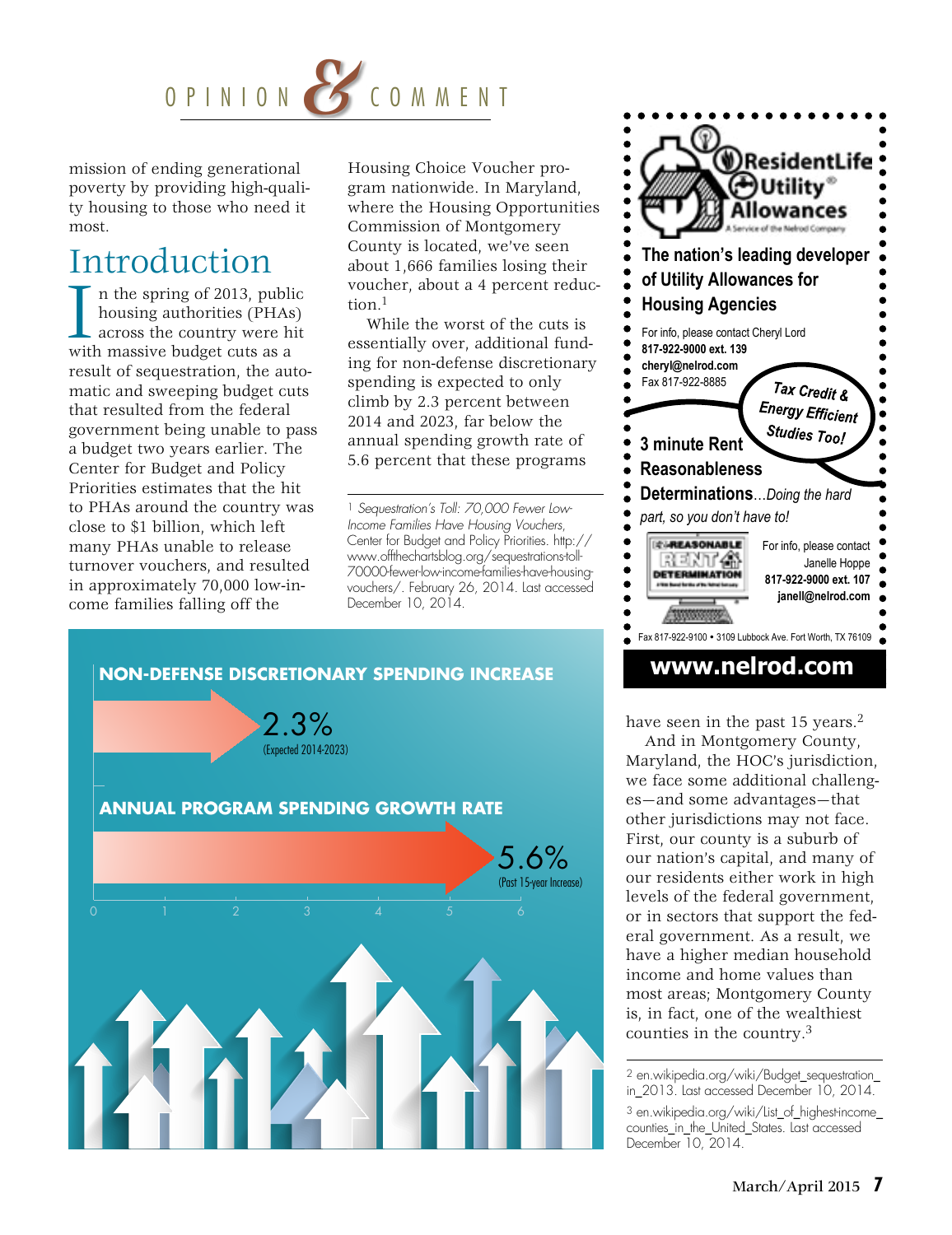# OPINIO <sup>N</sup>*&* COMMENT

Second, because of our proximity to Washington, D.C., our area is expected to experience massive growth over the next 15 years, both in terms of jobs in the region and the housing demand that growth is expected to create. In fact, Montgomery County is predicted to be the main center point of growth among all the Maryland suburbs that surround or feed into Washington, D.C., making up approximately half of the housing demand.4

Lastly—and this is key to the mission of the HOC—the percentage of households needing multi-family housing is expected to flip-flop with its current level.

4 *Housing the Region's Future Workforce: Policy Challenges for Local Jurisdictions*. Sturtevant, Lisa A., PHD. Fuller, Steven S., PHD. George Mason University Center for Regional Analysis. October 25, 2011.

> The net result is a more secure subsidy and higher quality, energy efficient housing for our clients.



By 2030, analysts predict that 61 percent of housing needs will be multi-family, compared to only 33 percent today.5 And of that demand, the percentage of renters to owners is expected to climb.

The growing pressure created by financial cutbacks as well as regional housing trends only scratches the surface. Like many PHAs, the HOC is also faced with similar issues that other jurisdictions face. That includes renewing aging properties, a long waiting list for Housing Choice Vouchers, and essentially old models of doing business.

With all these challenges facing us, how can a PHA fulfill its mission to ensure high-quality housing for those who need it most, especially without cutting corners?

## Same Mission. New Approach.

Over the past two years,<br>the HOC has taken huge<br>strides to update our<br>approach to serving low and modthe HOC has taken huge strides to update our erate-income families in need of high-quality housing.

Like other PHAs across the nation, the HOC has committed itself to securing funds under the HUD's Rental Assistance Demonstration (RAD) program. Using this program, HOC can take ownership of public housing properties and HUD converts the subsidy to Project-Based Voucher funding. HOC in turn is able to tap into private equity to redevelop or rehabilitate these properties. The net result is a more secure subsidy and higher quality, energy-efficient housing for our clients.

v Ibid.

What makes the HOC's situation unique is that, unlike many other areas of the country utilizing the RAD program, Montgomery County is *extremely*  expensive. We generally have a high population density, and the market rate for land to develop new affordable housing units does not fit the common PHA model of doing business.

That means that we work to recognize and extract as much value out of our properties as possible to make them a worthy long-term investment. To do so, however, first requires that we provide a diverse set of housing opportunities for our clients. For buildings that we plan to renovate, we offer voluntary relocation options to newly renovated, HOC-owned or HOC-controlled housing. The rental assistance for all those voluntarily relocating follows those households to their new units, maintaining the existing level of deeply affordable housing stock. The resulting renovated building not only undergoes a physical transformation but also a social one in which residents of many different income levels live in the same community.

For those properties we redevelop, where the existing buildings must be fully vacated, we must provide clear value to our clients in their relocation housing. As such, the relocation opportunities are newly constructed, highly amenitized, mixed-income communities in attractive geographical locations. Again, the rental assistance for all households is transferred to the new locations keeping the stock of deeply affordable housing constant.

Because we are able to create financially sustainable properties through the redevelopment of the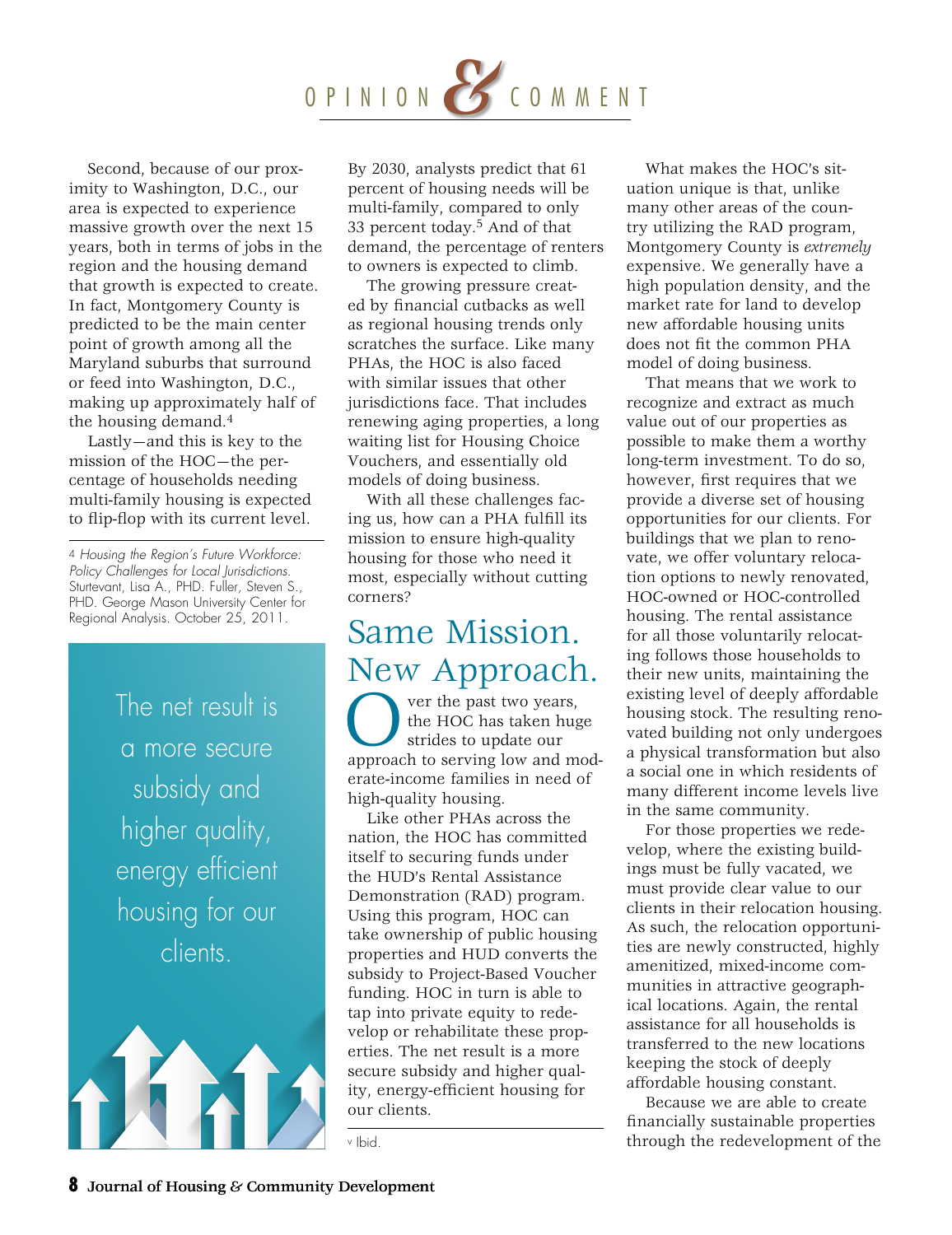"We used to hire dedicated staff just to do background checks. Now we get complete reports from Yardi in less than an hour."

Tim Carran

## **YARDI** Resident Screening"

#### Reduce risk by eliminating guesswork.

Yardi Resident Screening automates background checks to make them faster and more thorough than ever before. Confidently screen applicants with customizable search criteria and access to national, state, and local databases. To learn more, call 800.866.1144 or visit www.yardi.com/residentscreening.

### **YYARDI**

converted public housing properties, we are able to use the "new" value of the land on which the redevelopment will occur to subsidize the construction of the new relocation housing we've made available to our existing residents. The county's inventory of affordable housing is expanded by the inclusion of new units within the redeveloped properties.

The delivery of these new affordable units within a financially sustainable asset allows us to partner with private capital providers like banks, tax credit investors, and private equity partners. We are also able to team up with the private market of builders and developers to ensure the new communities are well built and well designed. Throughout the renovation, repositioning, and redevelopment of our public

housing portfolio, HOC maintains control of all renovated and newly constructed units. Our strategy does not rely on the sale of land or improvements, but rather secures recapitalization through redevelopment of the disposed-of former public housing assets.

The end result is more of a "for-profit" approach to public housing that ensures that all our properties will be self-sustaining over time. Just like in the commercial world, we're proud to share that most of our properties are funded at 120 percent of their budget, giving us a more robust buffer and long-term viability. It's a triple win: HOC clients receive a high-quality place to live, our commercial partners get a profitable investment and the HOC is financially stable.

With federal funding uncertain at best, HOC must increasingly rely on the development of mixed-income properties to generate new affordable properties. In the high-rent, high-demand submarkets of Montgomery County, market-rate rents are well above (and sometimes double) even top-tier LIHTC rents. Well-located, well-conceived and well-built housing that includes even deeply affordable units still appeals to renters of all incomes. Thus, the presence of marketrate units in mixed-income properties provide the needed revenue to not only support the below market-rate units, but also give the HOC the cash flow to ensure properties are properly maintained and upgraded when needed. The old approaches and solutions are no longer viable